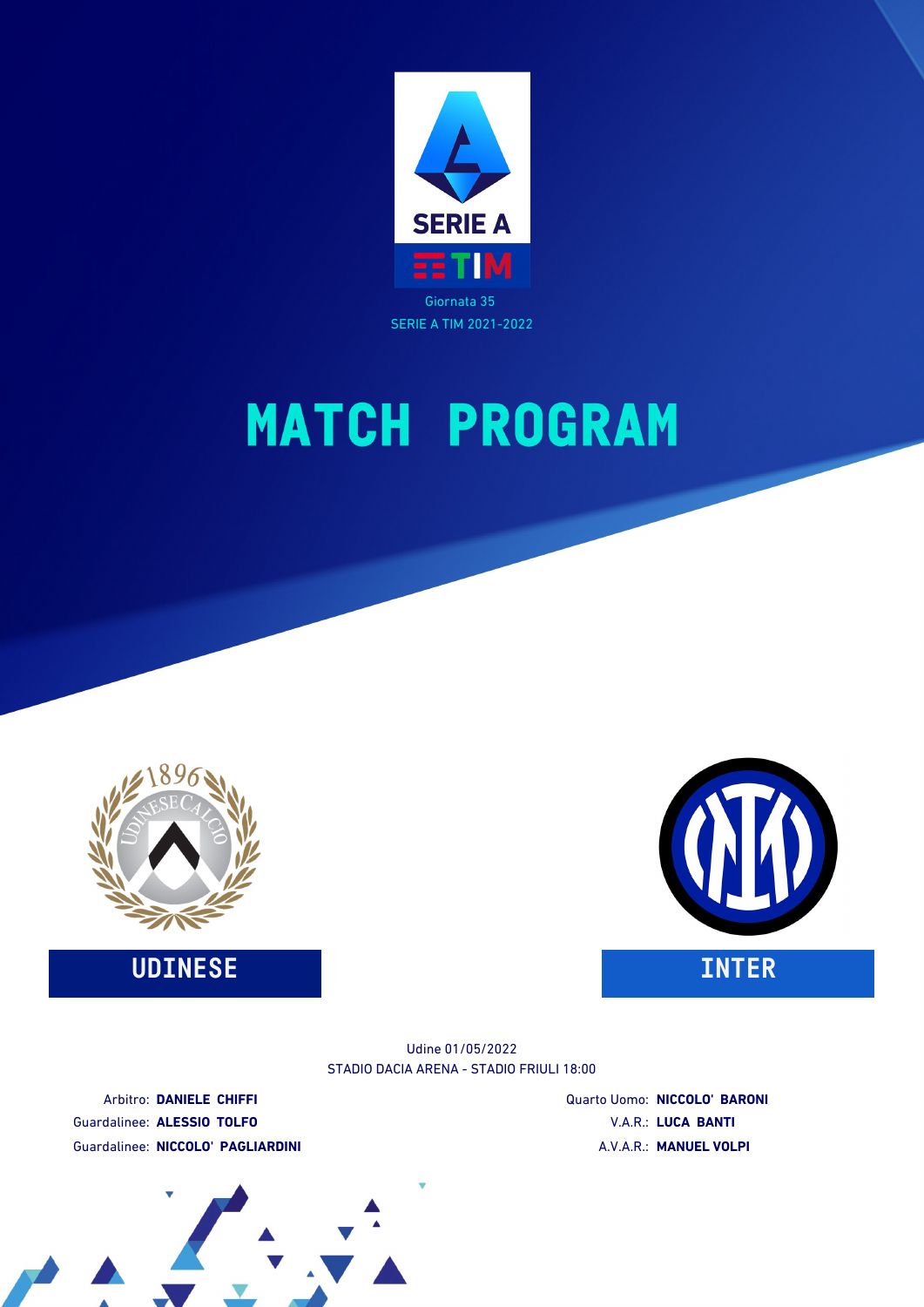

## **MATCH PROGRAM**

Udine 01/05/2022 STADIO DACIA ARENA - STADIO FRIULI - 18:00



### **RISULTATI STAGIONALI**

| <b>TOTALI</b>         | <b>PTG</b> | G  | v                | N  | P              | GF | <b>GS</b> | DIFF.RETI         |
|-----------------------|------------|----|------------------|----|----------------|----|-----------|-------------------|
| <b>UDINESE</b>        | 43         | 34 | 10               | 13 | 11             | 53 | 52        | $+1$              |
| <b>INTER</b>          | 72         | 34 | 21               | 9  | 4              | 72 | 28        | $+44$             |
| <b>CASA/TRASFERTA</b> | <b>PTG</b> | G  | $\mathbf{u}$     | N  | P              | GF | GS        | <b>MEDIA GOAL</b> |
| <b>UDINESE</b>        | 25         | 17 | $\boldsymbol{6}$ | 7  | 4              | 28 | 24        | 1.6               |
| <b>INTER</b>          | 33         | 17 | 9                | 6  | $\overline{2}$ | 31 | 14        | 1.8               |

### **ULTIMI PRECEDENTI**

| 2021-22 11^ G | <b>INTER</b>                                                                                            | <b>UDINESE</b>                         |         |
|---------------|---------------------------------------------------------------------------------------------------------|----------------------------------------|---------|
| 31/10/2021    | 15'(2°T) J. CORREA, 23'(2°T) J. CORREA                                                                  |                                        | $2-0$   |
| 2020-21 38^ G | <b>INTER</b>                                                                                            | <b>UDINESE</b>                         |         |
| 23/05/2021    | 8'(1°T) A. YOUNG, 44'(1°T) C. ERIKSEN, 10'(2°T) L. MARTINEZ,<br>19'(2°T) I. PERISIC, 26'(2°T) R. LUKAKU | 34'(2°T) R. PEREYRA                    | $5 - 1$ |
| 2020-21 19^ G | <b>UDINESE</b>                                                                                          | <b>INTER</b>                           |         |
| 23/01/2021    |                                                                                                         |                                        | $0 - 0$ |
| 2019-20 22^ G | <b>UDINESE</b>                                                                                          | <b>INTER</b>                           |         |
| 02/02/2020    |                                                                                                         | 19'(2°T) R. LUKAKU, 26'(2°T) R. LUKAKU | $0-2$   |
| 2019-20 3^ G  | <b>INTER</b>                                                                                            | <b>UDINESE</b>                         |         |
| 14/09/2019    | 44'(1°T) S. SENSI                                                                                       |                                        | $1-0$   |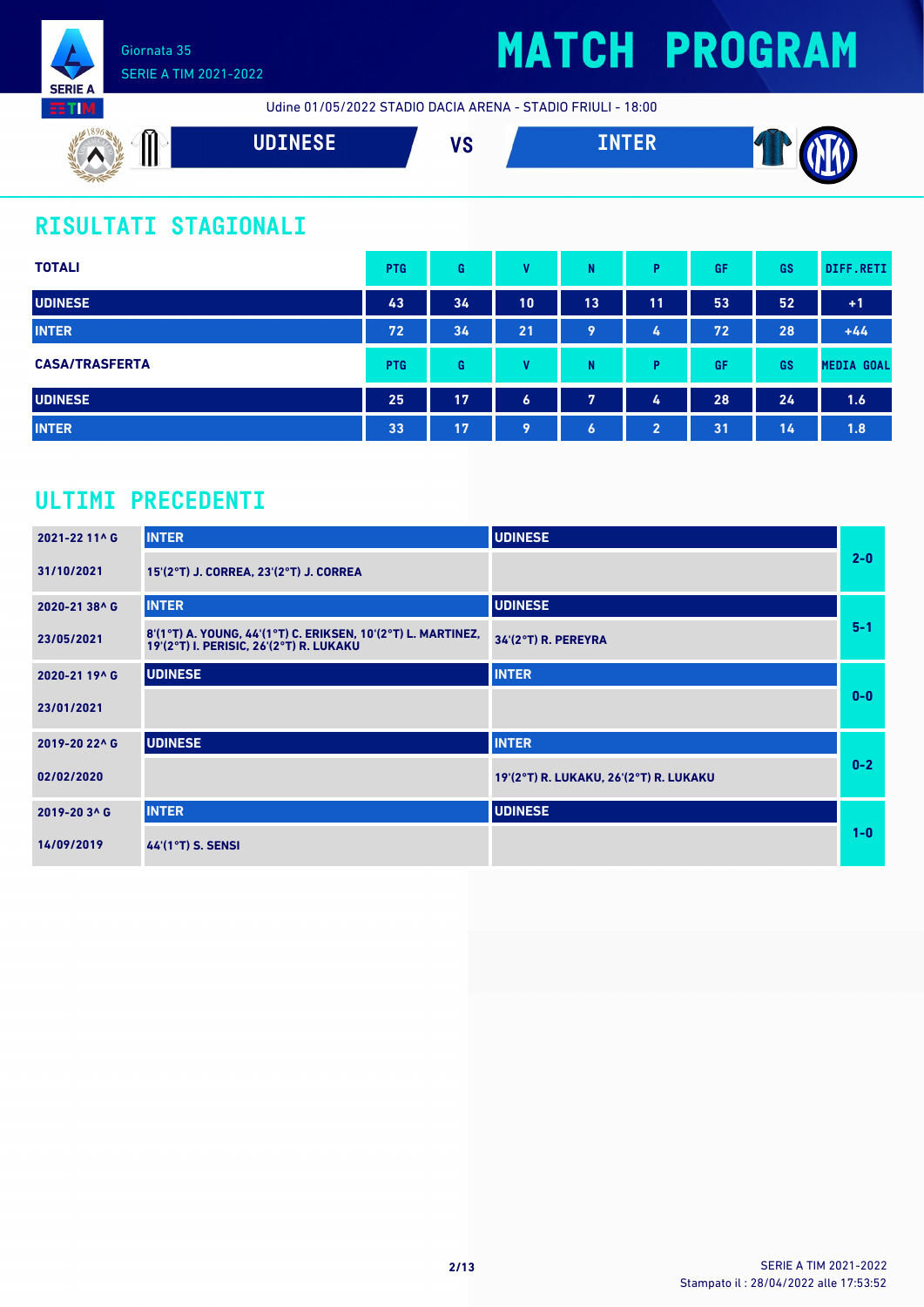

Udine 01/05/2022 STADIO DACIA ARENA - STADIO FRIULI - 18:00

| $00-$<br>◚<br>III<br>1<br>▰<br>- | $\begin{array}{c}\n\hline\n\end{array}$<br>, , , , , , , , , | ۱IO<br>V J | ______<br>-- | --<br>▽ |
|----------------------------------|--------------------------------------------------------------|------------|--------------|---------|
| $\rightarrow$                    |                                                              |            |              |         |

#### **ROSA DELLE SQUADRE**

| <b>UDINESE</b>                         | PRES. A                | GOL A           | GOL 2021-22      | PRES. 2021-22  | MIN. 2021-22 |
|----------------------------------------|------------------------|-----------------|------------------|----------------|--------------|
| <b>PORTIERI</b>                        |                        |                 |                  |                |              |
| 1 MARCO SILVESTRI                      | 106                    | 141             | 44               | 32             | 3085         |
| <b>20 DANIELE PADELLI</b>              | 118                    | 164             | $\boldsymbol{8}$ | $\overline{2}$ | 189          |
| 29 ANTONIO SANTURRO                    | $\mathbf{1}$           | $\mathbf{1}$    | $\mathbf{0}$     | $\mathbf{0}$   | $\mathbf 0$  |
| <b>MANUEL GASPARINI</b><br>31          | $\overline{1}$         | $\pmb{0}$       | $\pmb{0}$        | $\mathbf{0}$   | $\bf{0}$     |
| <b>MATTEO CARNELOS</b><br>65           | $\pmb{0}$              | $\pmb{0}$       | $\pmb{0}$        | $\mathbf 0$    | $\mathbf 0$  |
| <b>66 EDOARDO PIANA</b>                | $\mathbf{0}$           | $\bf{0}$        | 0                | $\bf{0}$       | $\bf{0}$     |
| <b>DIFENSORI</b>                       |                        |                 |                  |                |              |
| 2 NEHUEN PEREZ                         | 16                     | 0               | $\mathbf 0$      | 16             | 1449         |
| 4 MARVIN ZEEGELAAR                     | 63                     | $\mathbf{1}$    | $\mathbf{0}$     | 14             | 700          |
| <b>13 DESTINY UDOGIE</b>               | 37                     | 4               | 4                | 31             | 2296         |
| <b>16 NAHUEL MOLINA</b>                | 60                     | 8               | $\boldsymbol{6}$ | 31             | 2460         |
| <b>BRAM NUYTINCK</b><br>17             | 124                    | $\overline{2}$  | $\mathbf{0}$     | 24             | 1950         |
| <b>JENS STRYGER LARSEN</b><br>19       | 143                    | $5\phantom{.0}$ | $\pmb{0}$        | 11             | 731          |
| PABLO MARÍ<br>22 <sub>2</sub>          | 12                     | $\mathbf{1}$    | $\mathbf{1}$     | 12             | 1141         |
| <b>FILIP BENKOVIC</b><br>28            | $\mathbf{0}$           | $\mathbf 0$     | $\pmb{0}$        | $\mathbf{0}$   | $\mathbf{0}$ |
| <b>RODRIGO BECAO</b><br>50             | 96                     | 4               | $\overline{2}$   | 32             | 3057         |
| <b>RICKY MASET</b><br>67               | $\pmb{0}$              | $\pmb{0}$       | $\pmb{0}$        | $\mathbf{0}$   | $\pmb{0}$    |
| 72 NICCOLO' COCETTA                    | $\mathbf{0}$           | $\mathbf{0}$    | $\mathbf{0}$     | $\mathbf 0$    | $\mathbf 0$  |
| <b>LORENZO CODUTTI</b><br>73           | $\pmb{0}$              | $\bf{0}$        | $\bf{0}$         | $\bf{0}$       | $\mathbf{0}$ |
| <b>BRANDON SOPPY</b><br>93             | 24                     | $\pmb{0}$       | 0                | 24             | 766          |
| <b>CENTROCAMPISTI</b>                  |                        |                 |                  |                |              |
| 5 TOLGAY ARSLAN                        | 58                     | 4               | $\mathbf{1}$     | 28             | 1673         |
| <b>6 JEAN-VICTOR MAKENGO</b>           | 47                     | $\mathbf{1}$    | $\mathbf{1}$     | 30             | 2234         |
| <b>MATO JAJALO</b><br>8                | 143                    | $\overline{2}$  | $\mathbf{0}$     | 21             | 699          |
| <b>WALACE</b><br>11                    | 82                     | $\mathbf{1}$    | $\mathbf{1}$     | 32             | 2790         |
| 24 LAZAR SAMARDZIC                     | 18                     | $\overline{2}$  | $\overline{2}$   | 18             | 419          |
| 25 MARCO BALLARINI                     | $\mathbf{1}$           | $\mathbf{0}$    | $\mathbf{0}$     | $\mathbf{0}$   | $\mathbf{0}$ |
| <b>ROBERTO PEREYRA</b><br>37           | 186                    | 19              | $\overline{2}$   | 20             | 1601         |
| <b>JACOPO FEDRIZZI</b><br>63           | $\mathbf{0}$           | $\pmb{0}$       | $\bf{0}$         | $\bf{0}$       | $\pmb{0}$    |
| <b>64 JAN KUBALA</b>                   | $\pmb{0}$              | 0               | 0                | $\bf{0}$       | $\mathbf 0$  |
| RICCARDO CASTAGNAVIZ<br>70             | $\mathbf{0}$           | $\pmb{0}$       | $\mathbf{0}$     | $\mathbf{0}$   | $\mathbf{0}$ |
| <b>MATTIA DAMIANI</b><br>71            | $\mathbf{0}$           | $\bf{0}$        | 0                | $\pmb{0}$      | $\pmb{0}$    |
| 74 RAED JAZIRI                         | $\overline{0}$         | $\bf{0}$        | 0                | $\bf{0}$       | $\bf{0}$     |
| 75 RICCARDO PINZI<br><b>ATTACCANTI</b> | $\mathbf 0$            | 0               | $\bf{0}$         | 0              | 0            |
|                                        |                        |                 |                  |                |              |
| 7 ISAAC SUCCESS                        | 21                     | $\overline{2}$  | $\overline{2}$   | 21             | 949          |
| 9 BETO                                 | 28                     | 11              | 11               | 28             | 2318         |
| 10 GERARD DEULOFEU                     | 60                     | 17              | 12               | 30             | 2424         |
| 23 IGNACIO PUSSETTO                    | 83                     | 11              | $\mathbf{3}$     | 25             | 1118         |
| <b>30 ILIJA NESTOROVSKI</b>            | 91                     | 16              | 0                | 4              | 44           |
| <b>69 SIMONE IANESI</b>                | $\mathbf{0}$           | $\pmb{0}$       | $\mathbf{0}$     | $\mathbf{0}$   | $\mathbf{0}$ |
| <b>STAFF TECNICO</b>                   |                        |                 |                  |                |              |
| <b>Allenatore</b>                      | <b>GABRIELE CIOFFI</b> |                 |                  |                |              |

diffidato de la contradicción de la contradicción de la contradicción de la contradicción de la contradicción de Squalificato de la contradicción de la contradicción de la contradicción de la contradicción de la contradicc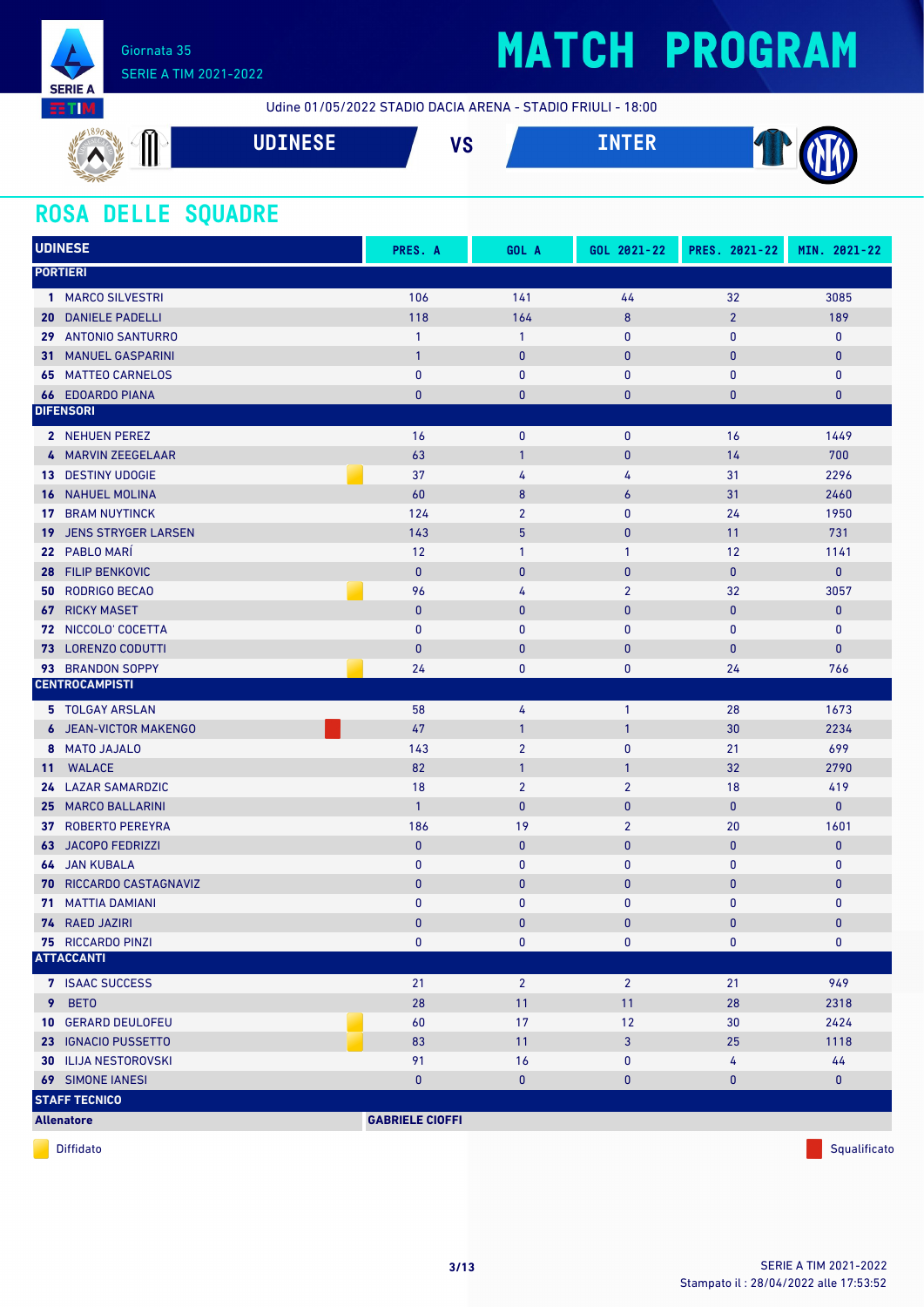

Udine 01/05/2022 STADIO DACIA ARENA - STADIO FRIULI - 18:00

|              |                                   | <b>UDINESE</b> | <b>VS</b>             |                 | <b>INTER</b>   |               |              |
|--------------|-----------------------------------|----------------|-----------------------|-----------------|----------------|---------------|--------------|
| <b>INTER</b> |                                   |                | PRES. A               | GOL A           | GOL 2021-22    | PRES. 2021-22 | MIN. 2021-22 |
|              | <b>PORTIERI</b>                   |                |                       |                 |                |               |              |
|              |                                   |                |                       |                 |                |               |              |
|              | 1 SAMIR HANDANOVIC                |                | 548                   | 596             | 26             | 33            | 3156         |
|              | 21 ALEX CORDAZ                    |                | 110                   | 211             | $\bf{0}$       | $\mathbf{0}$  | $\pmb{0}$    |
| 40           | <b>WILLIAM ROVIDA</b>             |                | $\mathbf{0}$          | 0               | 0              | $\bf{0}$      | $\mathbf 0$  |
|              | 97 IONUT RADU<br><b>DIFENSORI</b> |                | 54                    | 84              | $\overline{2}$ | 1             | 100          |
|              |                                   |                |                       |                 |                |               |              |
|              | <b>6 STEFAN DE VRIJ</b>           |                | 215                   | 15              | 0              | 26            | 2198         |
| 11.          | ALEKSANDAR KOLAROV                |                | 192                   | 23              | $\pmb{0}$      | 3             | 44           |
| 13           | ANDREA RANOCCHIA                  |                | 216                   | 13              | $\mathbf{0}$   | 5             | 342          |
| 18           | <b>ROBIN GOSENS</b>               |                | 127                   | 25              | $\mathbf{1}$   | 12            | 641          |
| 32           | <b>FEDERICO DIMARCO</b>           |                | 106                   | 8               | $\overline{2}$ | 29            | 1358         |
| 33           | <b>DANILO D'AMBROSIO</b>          |                | 250                   | 21              | $\mathbf{1}$   | 17            | 1023         |
| 36           | <b>MATTEO DARMIAN</b>             |                | 199                   | $7\overline{ }$ | $\mathbf{1}$   | 22            | 1443         |
| 37           | <b>MILAN SKRINIAR</b>             |                | 206                   | 10              | 3              | 31            | 2976         |
| 42           | <b>CESARE CASADEI</b>             |                | $\mathbf{0}$          | $\mathbf{0}$    | $\mathbf{0}$   | $\mathbf{0}$  | $\mathbf 0$  |
| 43           | <b>FABIO CORTINOVIS</b>           |                | $\mathbf{0}$          | $\mathbf{0}$    | $\mathbf{0}$   | $\mathbf{0}$  | $\mathbf{0}$ |
| 46           | <b>MATTIA ZANOTTI</b>             |                | $\mathbf{1}$          | $\mathbf{0}$    | 0              | $\mathbf{1}$  | 8            |
|              | 95 ALESSANDRO BASTONI             |                | 118                   | 4               | $\mathbf{1}$   | 29            | 2295         |
|              | <b>CENTROCAMPISTI</b>             |                |                       |                 |                |               |              |
|              | 2 DENZEL DUMFRIES                 |                | 30                    | 5               | 5              | 30            | 1949         |
| 5            | <b>ROBERTO GAGLIARDINI</b>        |                | 149                   | 16              | $\overline{2}$ | 16            | 586          |
| 8            | <b>MATIAS VECINO</b>              |                | 215                   | 19              | $\mathbf{1}$   | 16            | 433          |
|              | <b>14 IVAN PERISIC</b>            |                | 204                   | 47              | 6              | 31            | 2613         |
| 20           | <b>HAKAN CALHANOGLU</b>           |                | 166                   | 29              | $\overline{7}$ | 31            | 2322         |
|              | 22 ARTURO VIDAL                   |                | 172                   | 37              | $\mathbf{1}$   | 25            | 745          |
| 23           | NICOLO' BARELLA                   |                | 195                   | 14              | 3              | 32            | 2751         |
| 38           | <b>MATTIA SANGALLI</b>            |                | $\pmb{0}$             | $\bf{0}$        | $\pmb{0}$      | $\bf{0}$      | $\mathbf{0}$ |
| 47           | <b>FRANCO EZEQUIEL CARBONI</b>    |                | $\mathbf{0}$          | 0               | 0              | $\bf{0}$      | 0            |
|              | 77 MARCELO BROZOVIC               |                | 229                   | 22              | $\overline{2}$ | 31            | 2724         |
|              | <b>ATTACCANTI</b>                 |                |                       |                 |                |               |              |
|              | 7 ALEXIS SANCHEZ                  |                | 171                   | 35              | 4              | 24            | 917          |
|              | 9 EDIN DZEKO                      |                | 232                   | 98              | 13             | 33            | 2451         |
|              | 10 LAUTARO MARTINEZ               |                | 131                   | 53              | 16             | 31            | 2062         |
|              | <b>19 JOAQUIN CORREA</b>          |                | 145                   | 29              | 4              | 22            | 898          |
|              | <b>41 DENNIS CURATOLO</b>         |                | $\pmb{0}$             | $\mathbf 0$     | 0              | 0             | $\mathbf 0$  |
|              | 88 FELIPE CAICEDO                 |                | 116                   | 29              | $\mathbf{1}$   | 11            | 327          |
|              | <b>STAFF TECNICO</b>              |                |                       |                 |                |               |              |
|              | <b>Allenatore</b>                 |                | <b>SIMONE INZAGHI</b> |                 |                |               |              |

diffidato de la contradicción de la contradicción de la contradicción de la contradicción de la contradicción de Squalificato de la contradicción de la contradicción de la contradicción de la contradicción de la contradicc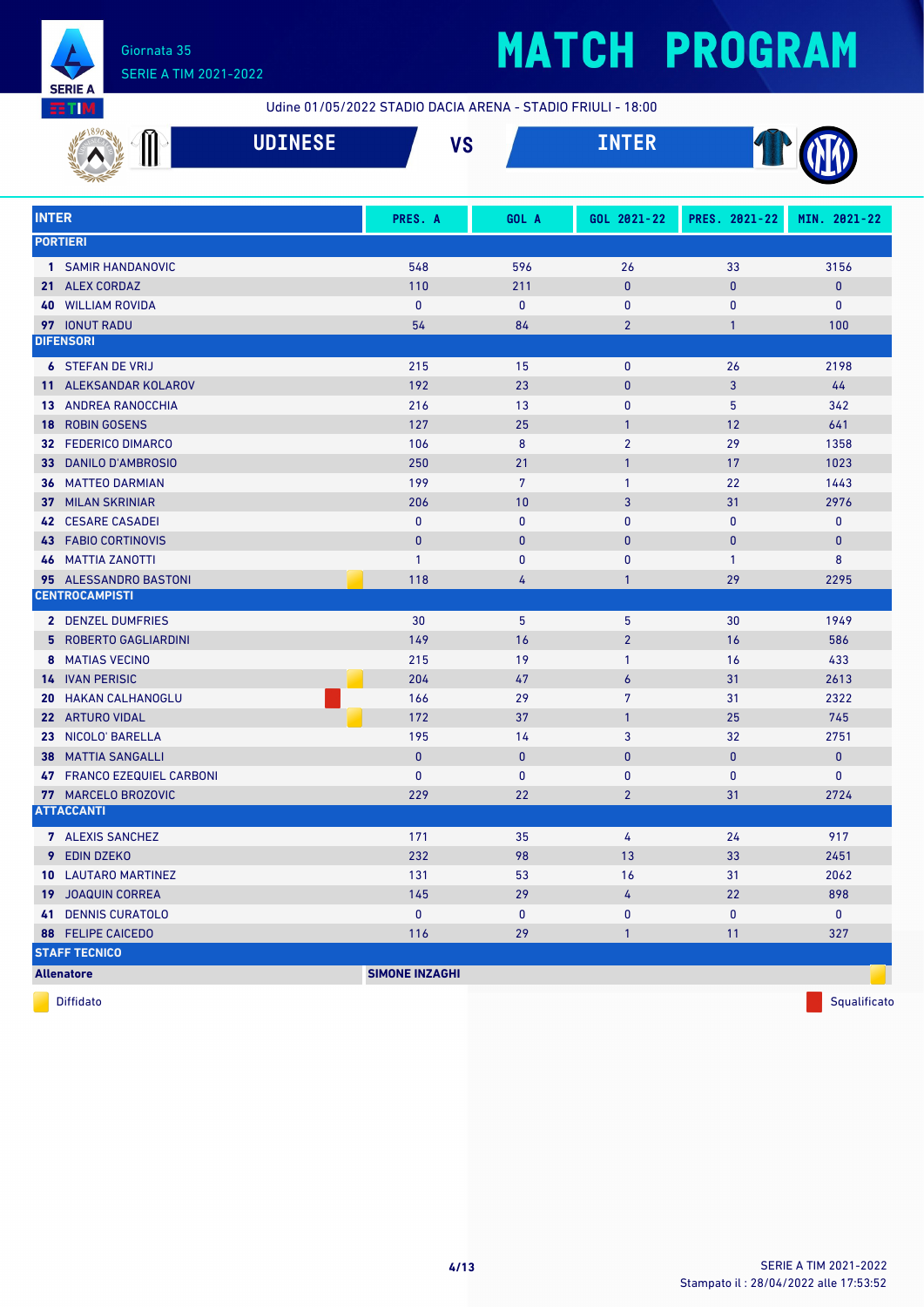

Udine 01/05/2022 STADIO DACIA ARENA - STADIO FRIULI - 18:00



### **RENDIMENTO RECENTE**

| <b>UDINESE</b>      |                                                                                            |                                         |         |
|---------------------|--------------------------------------------------------------------------------------------|-----------------------------------------|---------|
| <b>34^ GIORNATA</b> | <b>BOLOGNA</b>                                                                             | <b>UDINESE</b>                          | $2 - 2$ |
| 24/04/2022          | 6'(1°T) A. HICKEY, 14'(2°T) N. SANSONE                                                     | 25'(1°T) D. UDOGIE, 1'(2°T) I. SUCCESS  |         |
| <b>33^ GIORNATA</b> | <b>UDINESE</b>                                                                             | <b>EMPOLI</b>                           |         |
| 16/04/2022          | 6'(1°T)[A] A. ISMAJLI, 7'(2°T) G. DEULOFEU, 34'(2°T) I.<br>PUSSETTO, 42'(2°T) L. SAMARDZIC | 25'(2°T) A. PINAMONTI                   | $4 - 1$ |
| <b>32^ GIORNATA</b> | <b>VENEZIA</b>                                                                             | <b>UDINESE</b>                          | $1 - 2$ |
| 10/04/2022          | $41(2°T)$ T. HENRY                                                                         | 35'(1°T) G. DEULOFEU, 49'(2°T) R. BECAO |         |
| <b>31^ GIORNATA</b> | <b>UDINESE</b>                                                                             | <b>CAGLIARI</b>                         |         |
| 03/04/2022          | 38'(1°T) R. BECAO, 45'(1°T) BETO, 4'(2°T) BETO, 14'(2°T) N.<br>MOLINA, 28'(2°T) BETO       | 32'(1°T) JOAO PEDRO                     | $5 - 1$ |
| <b>30^ GIORNATA</b> | <b>NAPOLI</b>                                                                              | <b>UDINESE</b>                          | $2 - 1$ |
| 19/03/2022          | 7'(2°T) V. OSIMHEN, 18'(2°T) V. OSIMHEN                                                    | 22'(1°T) G. DEULOFEU                    |         |

| and the state of the state of the state of the state of the state of the state of the state of the state of th | and the state of the state of the state of the state of the state of the state of the state of the state of th |  |
|----------------------------------------------------------------------------------------------------------------|----------------------------------------------------------------------------------------------------------------|--|

| <b>34^ GIORNATA</b> | <b>INTER</b>                                                              | <b>ROMA</b>                                                               |         |
|---------------------|---------------------------------------------------------------------------|---------------------------------------------------------------------------|---------|
| 23/04/2022          | 30'(1°T) D. DUMFRIES, 40'(1°T) M. BROZOVIC, 7'(2°T) L.<br><b>MARTINEZ</b> | 40'(2°T) H. MKHITARYAN                                                    | $3 - 1$ |
| <b>33^ GIORNATA</b> | <b>SPEZIA</b>                                                             | <b>INTER</b>                                                              |         |
| 15/04/2022          | 43'(2°T) G. MAGGIORE                                                      | 31'(1°T) M. BROZOVIC, 28'(2°T) L. MARTINEZ, 48'(2°T) A.<br><b>SANCHEZ</b> | $1 - 3$ |
| <b>32^ GIORNATA</b> | <b>INTER</b>                                                              | <b>HELLAS VERONA</b>                                                      | $2 - 0$ |
| 09/04/2022          | 22'(1°T) N. BARELLA, 30'(1°T) E. DZEKO                                    |                                                                           |         |
| <b>31^ GIORNATA</b> | <b>JUVENTUS</b>                                                           | <b>INTER</b>                                                              | $0 - 1$ |
| 03/04/2022          |                                                                           | 50'(1°T) H. CALHANOGLU                                                    |         |
| <b>30^ GIORNATA</b> | <b>INTER</b>                                                              | <b>FIORENTINA</b>                                                         | $1 - 1$ |
| 19/03/2022          | 10'(2°T) D. DUMFRIES                                                      | 5'(2°T) L. TORREIRA                                                       |         |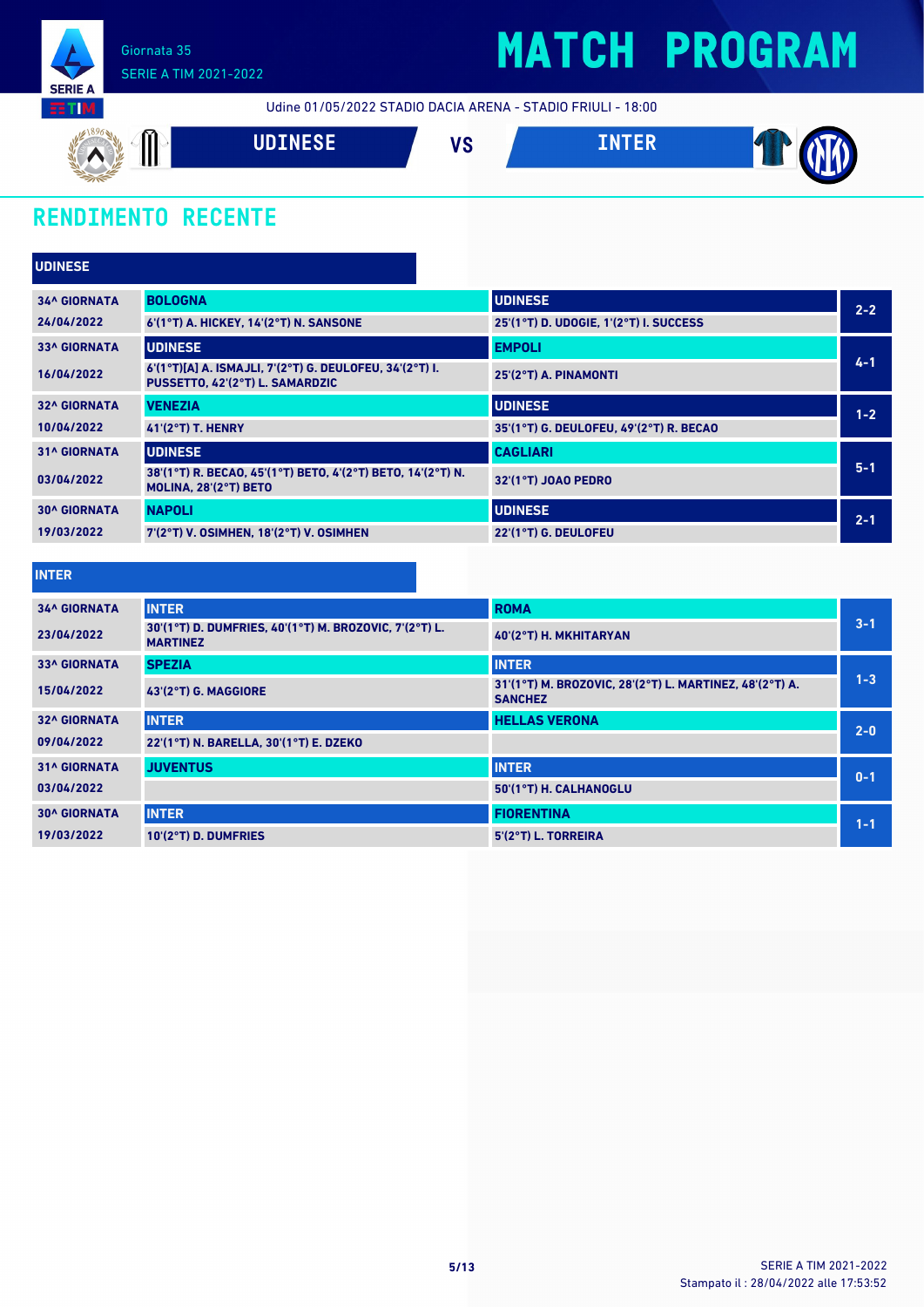

## **MATCH PROGRAM**

Udine 01/05/2022 STADIO DACIA ARENA - STADIO FRIULI - 18:00

| ൚<br>N.L<br>ш<br>S    | <b>NOTHECE</b><br>محتانات المسومة | 170<br>70 | ------ |  |
|-----------------------|-----------------------------------|-----------|--------|--|
| <b>Sec.</b><br>$\sim$ |                                   |           |        |  |

| CONFRONTO SQUADRE [Valori medi] | <b>UDINESE</b> | <b>INTER</b> |
|---------------------------------|----------------|--------------|
| <b>Goal Fatti</b>               | 1.56           | 2.12         |
| <b>Goal Subiti</b>              | 1.53           | 0.82         |
| Tiri totali                     | 13.32          | 17.18        |
| Tiri in porta                   | 4.74           | 6.47         |
| Assist                          | 0.94           | 1.44         |
| Azioni di attacco               | 27.79          | 34.62        |
| Passaggi riusciti               | 277.15         | 452.5        |
| Passaggi riusciti %             | 78%            | 86%          |
| <b>Falli Fatti</b>              | 14.79          | 12.5         |
| <b>Dribbling</b>                | 9.68           | 6.65         |
| <b>Baricentro</b>               | 49.6m          | 52.68m       |
| Passaggi Chiave                 | 8.74           | 11.15        |
| Fuorigioco                      | 1.97           | 1.53         |
| Corner                          | 4.94           | 6.32         |
| <b>Cross Riusciti</b>           | 4.47           | 7.94         |
| Poss. propria meta              | 00'20          | 00'29        |
| Poss, meta avvers               | 00'15          | 00'23        |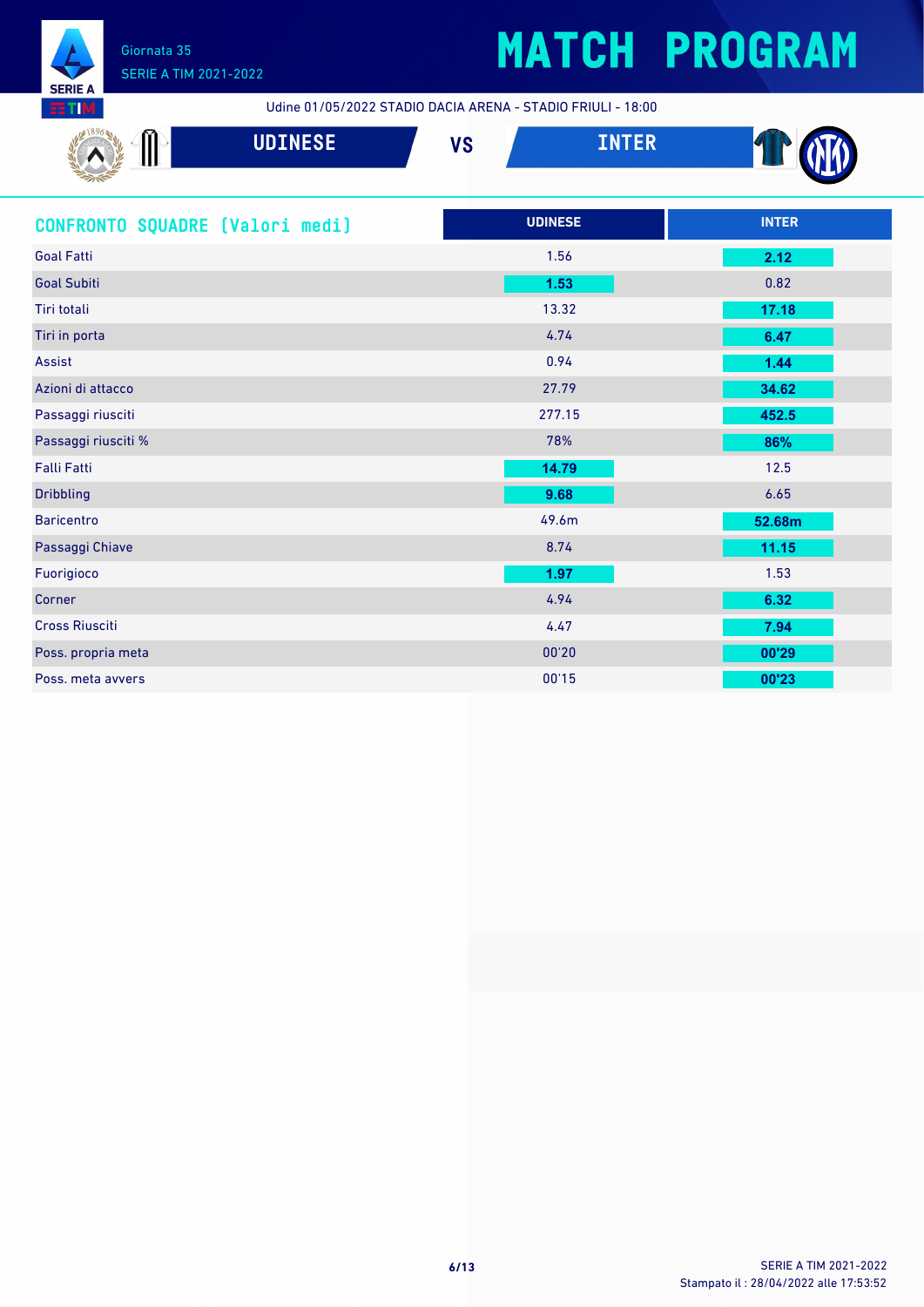

### **MATCH PROGRAM**

Udine 01/05/2022 STADIO DACIA ARENA - STADIO FRIULI - 18:00

 $\textcolor{black}{\mathrm{\textsf{m}}}$ **UDINESE VS INTER** 

#### **RENDIMENTO ATLETICO \***

| <b>UDINESE</b>              | Pres. (Min.) | Media (km) | Media<br><b>Sprint (Km)</b> | <b>INTER</b>            | Pres. (Min.) | Media (km) | <b>Media</b><br>Sprint (Km) |
|-----------------------------|--------------|------------|-----------------------------|-------------------------|--------------|------------|-----------------------------|
| 37 R. PEREYRA               | 20 (1601')   | 10.488     | 0.926                       | 77 M. BROZOVIC          | 31 (2724)    | 11.663     | 0.938                       |
| 11 WALACE                   | 32 (2790')   | 10.42      | 0.762                       | 23 N. BARELLA           | 32 (2751')   | 11.083     | 1.167                       |
| <b>50 R. BECAO</b>          | 32 (3057')   | 10.069     | 0.636                       | <b>37 M. SKRINIAR</b>   | 31 (2976')   | 10.735     | 0.58                        |
| 2 N. PEREZ                  | 16(1449)     | 9.665      | 0.631                       | 33 D. D'AMBROSIO        | 17 (1023')   | 9.975      | 0.735                       |
| 17 B. NUYTINCK              | 24 (1950')   | 9.483      | 0.48                        | 14 I. PERISIC           | 31(2613)     | 9.852      | 1.214                       |
| 22 P. MARÍ                  | 12(1141)     | 9.422      | 0.543                       | <b>20 H. CALHANOGLU</b> | 31 (2322')   | 9.774      | 0.865                       |
| 16 N. MOLINA                | 31 (2460')   | 9.319      | 1.023                       | 6 S. DE VRIJ            | 26 (2198')   | 9.514      | 0.509                       |
| 9 BETO                      | 28 (2318')   | 9.304      | 0.869                       | <b>2</b> D. DUMFRIES    | 30 (1949')   | 9.395      | 1.267                       |
| 10 G. DEULOFEU              | 30 (2424')   | 9.169      | 0.912                       | 9 E. DZEKO              | 33 (2451')   | 9.293      | 0.846                       |
| 13 D. UDOGIE                | 31 (2296')   | 8.983      | 0.857                       | 95 A. BASTONI           | 29 (2295')   | 9.03       | 0.587                       |
| <b>6 J. MAKENGO</b>         | 30 (2234')   | 8.819      | 0.772                       | 36 M. DARMIAN           | 22 (1443')   | 8.894      | 0.945                       |
| <b>19 J. STRYGER LARSEN</b> | 11(731)      | 8.389      | 0.82                        | 13 A. RANOCCHIA         | 5(342)       | 8.687      | 0.428                       |
| <b>5</b> T. ARSLAN          | 28 (1673')   | 7.902      | 0.645                       | 10 L. MARTINEZ          | 31 (2062')   | 8.422      | 0.768                       |
| 4 M. ZEEGELAAR              | 14 (700')    | 7.79       | 0.613                       | 32 F. DIMARCO           | 29 (1358')   | 8          | 0.904                       |
| 8 M. JAJALO                 | 21(699)      | 6.713      | 0.448                       | 5 R. GAGLIARDINI        | 16(586)      | 7.887      | 0.858                       |
| <b>7</b> I. SUCCESS         | 21 (949')    | 6.245      | 0.456                       | 7 A. SANCHEZ            | 24 (917')    | 6.109      | 0.571                       |
| 23 I. PUSSETTO              | 25(1118)     | 6.057      | 0.649                       | 8 M. VECINO             | 16(433)      | 6.087      | 0.674                       |
| <b>93 B. SOPPY</b>          | 24 (766')    | 5.751      | 0.528                       | 19 J. CORREA            | 22 (898')    | 5.79       | 0.684                       |
| 24 L. SAMARDZIC             | 18 (419')    | 4.607      | 0.382                       | 22 A. VIDAL             | 25 (745')    | 4.998      | 0.506                       |
| 30 I. NESTOROVSKI           | 4(44)        | 1.507      | 0.122                       | <b>18 R. GOSENS</b>     | 6(156)       | 4.475      | 0.561                       |
|                             |              |            |                             | 11 A. KOLAROV           | 3(44)        | 1.773      | 0.129                       |
|                             |              |            |                             | 46 M. ZANOTTI           | 1(8')        | 1.032      | 0.059                       |
|                             |              |            |                             | 88 F. CAICEDO           | 2(14)        | 0.996      | 0.072                       |

\* Le informazioni riportate sul Rendimento Atletico sono da intendersi riferite al periodo di permanenza nella squadra corrente.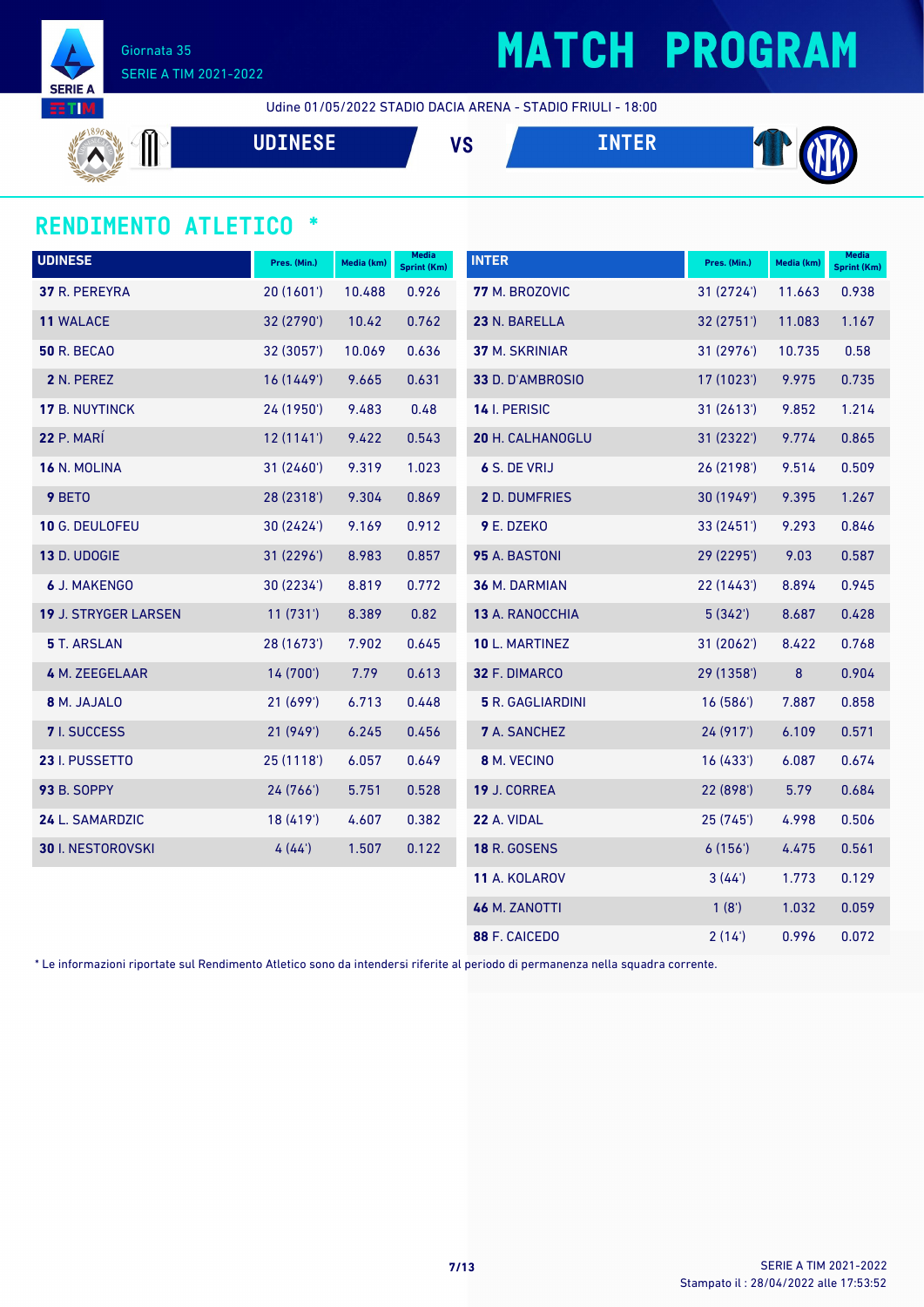Giornata 35 SERIE A TIM 2021-2022

**SERIE A ETIM** 

Udine 01/05/2022 STADIO DACIA ARENA - STADIO FRIULI - 18:00



### **GLI INCONTRI DELLA 35 ^ GIORNATA**

|                     |           | CAGLIARI VS HELLAS VERONA | 30/04/2022 15:00 |
|---------------------|-----------|---------------------------|------------------|
| <b>NAPOLI</b>       |           | vs SASSUOLO               | 30/04/2022 15:00 |
| SAMPDORIA VS GENOA  |           |                           | 30/04/2022 18:00 |
| <b>SPEZIA</b>       |           | vs LAZIO                  | 30/04/2022 20:45 |
| JUVENTUS vs VENEZIA |           |                           | 01/05/2022 12:30 |
| <b>EMPOLI</b>       |           | vs TORINO                 | 01/05/2022 15:00 |
| <b>MILAN</b>        |           | vs FIORENTINA             | 01/05/2022 15:00 |
| <b>UDINESE</b>      | <b>VS</b> | <b>INTER</b>              | 01/05/2022 18:00 |
| ROMA                |           | vs BOLOGNA                | 01/05/2022 20:45 |
| <b>ATALANTA</b>     |           | <b>vs</b> SALERNITANA     | 02/05/2022 20:45 |

#### **CLASSIFICA SERIE A TIM**

|                      | PTG | G  | $\pmb{\mathsf{V}}$ | N              | P  | GF | GS | DIFF.RETI |
|----------------------|-----|----|--------------------|----------------|----|----|----|-----------|
| <b>MILAN</b>         | 74  | 34 | 22                 | 8              | 4  | 60 | 30 | $+30$     |
| <b>INTER</b>         | 72  | 34 | 21                 | 9              | 4  | 72 | 28 | $+44$     |
| <b>NAPOLI</b>        | 67  | 34 | 20                 | $\overline{7}$ | 7  | 61 | 30 | $+31$     |
| <b>JUVENTUS</b>      | 66  | 34 | 19                 | 9              | 6  | 52 | 30 | $+22$     |
| <b>ROMA</b>          | 58  | 34 | 17                 | 7              | 10 | 55 | 40 | $+15$     |
| <b>LAZIO</b>         | 56  | 34 | 16                 | $\bf 8$        | 10 | 66 | 50 | $+16$     |
| <b>FIORENTINA</b>    | 56  | 34 | 17                 | 5              | 12 | 54 | 46 | $\bf +8$  |
| <b>ATALANTA</b>      | 55  | 34 | 15                 | 10             | 9  | 61 | 43 | $+18$     |
| <b>HELLAS VERONA</b> | 49  | 34 | 13                 | 10             | 11 | 59 | 51 | $\bf +8$  |
| <b>SASSUOLO</b>      | 46  | 34 | 12                 | 10             | 12 | 59 | 55 | $+4$      |
| <b>TORINO</b>        | 44  | 34 | 11                 | 11             | 12 | 42 | 36 | $+6$      |
| <b>UDINESE</b>       | 43  | 34 | 10                 | 13             | 11 | 53 | 52 | $+1$      |
| <b>BOLOGNA</b>       | 42  | 34 | 11                 | 9              | 14 | 39 | 48 | $-9$      |
| <b>EMPOLI</b>        | 37  | 34 | 9                  | 10             | 15 | 45 | 62 | $-17$     |
| <b>SPEZIA</b>        | 33  | 34 | 9                  | 6              | 19 | 34 | 59 | $-25$     |
| <b>SAMPDORIA</b>     | 30  | 34 | $\bf 8$            | 6              | 20 | 41 | 57 | $-16$     |
| <b>CAGLIARI</b>      | 28  | 34 | 6                  | 10             | 18 | 31 | 62 | $-31$     |
| <b>SALERNITANA</b>   | 25  | 33 | 6                  | $\overline{7}$ | 20 | 28 | 70 | $-42$     |
| <b>GENOA</b>         | 25  | 34 | 3                  | 16             | 15 | 25 | 54 | $-29$     |
| <b>VENEZIA</b>       | 22  | 33 | $\overline{5}$     | $7\phantom{.}$ | 21 | 27 | 61 | $-34$     |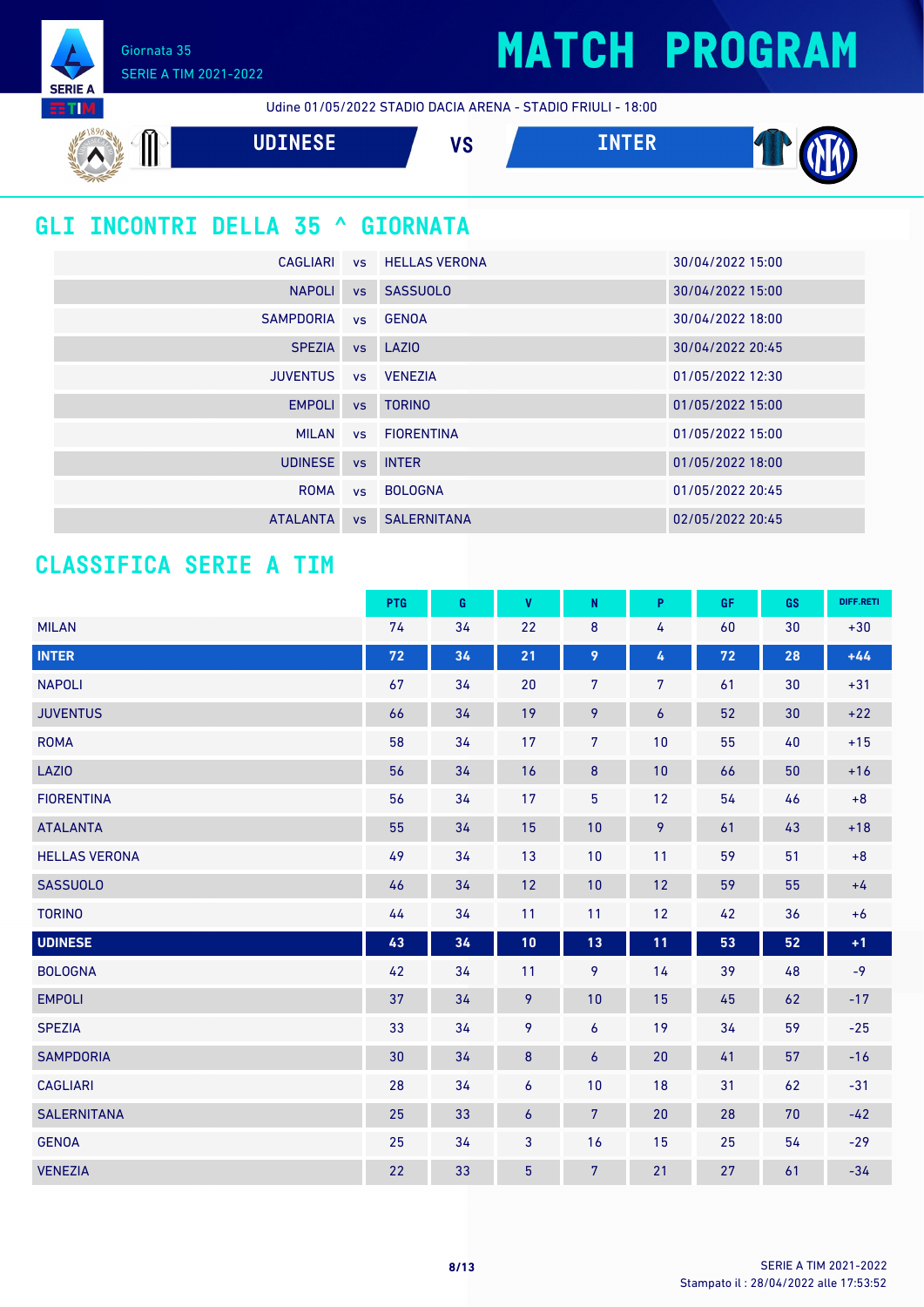

Udine 01/05/2022 STADIO DACIA ARENA - STADIO FRIULI - 18:00

$$
\mathbf{V} \mathbf{S} \qquad \qquad \mathbf{V} \mathbf{S} \qquad \qquad \mathbf{I} \mathbf{N} \mathbf{T} \mathbf{E} \mathbf{R} \qquad \qquad \mathbf{V} \mathbf{S} \qquad \qquad \mathbf{V} \mathbf{S} \qquad \qquad \mathbf{V} \mathbf{S} \qquad \qquad \mathbf{V} \mathbf{S} \qquad \qquad \mathbf{V} \mathbf{S} \qquad \qquad \mathbf{V} \mathbf{S} \qquad \qquad \mathbf{V} \mathbf{S} \qquad \qquad \mathbf{V} \mathbf{S} \qquad \qquad \mathbf{V} \mathbf{S} \qquad \qquad \mathbf{V} \mathbf{S} \qquad \qquad \mathbf{V} \mathbf{S} \qquad \qquad \mathbf{V} \mathbf{S} \qquad \qquad \mathbf{V} \mathbf{S} \qquad \qquad \mathbf{V} \mathbf{S} \qquad \qquad \mathbf{V} \mathbf{S} \qquad \qquad \mathbf{V} \mathbf{S} \qquad \qquad \mathbf{V} \mathbf{S} \qquad \qquad \mathbf{V} \mathbf{S} \qquad \qquad \mathbf{V} \mathbf{S} \qquad \qquad \mathbf{V} \mathbf{S} \qquad \qquad \mathbf{V} \mathbf{S} \qquad \qquad \mathbf{V} \mathbf{S} \qquad \qquad \mathbf{V} \mathbf{S} \qquad \qquad \mathbf{V} \mathbf{S} \qquad \qquad \mathbf{V} \mathbf{S} \qquad \qquad \mathbf{V} \mathbf{S} \qquad \qquad \mathbf{V} \mathbf{S} \qquad \qquad \mathbf{V} \mathbf{S} \qquad \qquad \mathbf{V} \mathbf{S} \qquad \qquad \mathbf{V} \mathbf{S} \qquad \qquad \mathbf{V} \mathbf{S} \qquad \qquad \mathbf{V} \mathbf{S} \qquad \qquad \mathbf{V} \mathbf{S} \qquad \qquad \mathbf{V} \mathbf{S} \qquad \qquad \mathbf{V} \mathbf{S} \qquad \qquad \mathbf{V} \mathbf{S} \qquad \qquad \mathbf{V} \mathbf{S} \qquad \qquad \mathbf{V} \mathbf{S} \qquad \qquad \mathbf{V
$$

### **CLASSIFICA GIOCATORI**

|               | <b>RANKING MARCATORI</b> |            | Gol(Rigore) |
|---------------|--------------------------|------------|-------------|
| 1             | C. IMMOBILE              | LAZ        | 26(6)       |
| $\mathcal{P}$ | D. VLAHOVIC              | <b>JUV</b> | 23(5)       |
| 3             | <b>L. MARTINEZ</b>       | <b>INT</b> | 16(3)       |
| 3             | <b>G. SIMEONE</b>        | <b>VER</b> | 16(0)       |
| 5             | <b>T. ABRAHAM</b>        | <b>ROM</b> | 15(2)       |
| 6             | <b>D. BERARDI</b>        | <b>SAS</b> | 14(6)       |
| 7             | M. ARNAUTOVIC            | <b>BOL</b> | 13(2)       |
| 7             | <b>G. SCAMACCA</b>       | <b>SAS</b> | 13(1)       |
| 7             | <b>E. DZEKO</b>          | <b>INT</b> | 13(0)       |
| 10            | V. OSIMHEN               | <b>NAP</b> | 12(0)       |

#### **CLASSIFICA SQUADRE**

|                 | <b>RANKING SQUADRE</b> | <b>Gol - Media Gol</b> |              |
|-----------------|------------------------|------------------------|--------------|
| 1               | <b>INTER</b>           | 72                     | 2.12         |
| $\overline{2}$  | <b>LAZIO</b>           | 66                     | 1.94         |
| 3               | <b>ATALANTA</b>        | 61                     | 1.79         |
| 3               | <b>NAPOLI</b>          | 61                     | 1.79         |
| 5               | <b>MILAN</b>           | 60                     | 1.76         |
| 6               | <b>HELLAS VERONA</b>   | 59                     | 1.74         |
| 6               | <b>SASSUOLO</b>        | 59                     | 1.74         |
| 8               | <b>ROMA</b>            | 55                     | 1.62         |
| 9               | <b>FIORENTINA</b>      | 54                     | 1.59         |
|                 | <b>10 UDINESE</b>      | 53                     | 1.56         |
| 11              | <b>JUVENTUS</b>        | 52                     | 1.53         |
| 12              | <b>EMPOLI</b>          | 45                     | 1.32         |
| 13 <sup>°</sup> | <b>TORINO</b>          | 42                     | 1.24         |
|                 | <b>14 SAMPDORIA</b>    | 41                     | 1.21         |
|                 | 15 BOLOGNA             | 39                     | 1.15         |
|                 | 16 SPEZIA              | 34                     | $\mathbf{1}$ |
|                 | <b>17 CAGLIARI</b>     | 31                     | 0.91         |
|                 | <b>18 SALERNITANA</b>  | 28                     | 0.85         |
|                 | 19 VENEZIA             | 27                     | 0.82         |
| 20              | <b>GENOA</b>           | 25                     | 0.74         |

| <b>RANKING SQUADRE</b><br><b>Tot tiri-In porta-Fuori-Respinti</b> |                      |     |     |     |     |
|-------------------------------------------------------------------|----------------------|-----|-----|-----|-----|
| 1                                                                 | <b>INTER</b>         | 584 | 220 | 213 | 151 |
| $\overline{2}$                                                    | <b>MILAN</b>         | 539 | 168 | 218 | 153 |
| 3                                                                 | <b>NAPOLI</b>        | 523 | 174 | 201 | 148 |
| 4                                                                 | <b>ROMA</b>          | 517 | 170 | 198 | 149 |
| 4                                                                 | <b>SASSUOLO</b>      | 517 | 193 | 183 | 141 |
| 6                                                                 | <b>ATALANTA</b>      | 514 | 153 | 203 | 158 |
| 7                                                                 | <b>JUVENTUS</b>      | 489 | 162 | 213 | 114 |
| 8                                                                 | <b>FIORENTINA</b>    | 468 | 172 | 187 | 109 |
| 9                                                                 | <b>EMPOLI</b>        | 459 | 149 | 173 | 137 |
| 10                                                                | <b>UDINESE</b>       | 453 | 161 | 172 | 120 |
| 11                                                                | <b>TORINO</b>        | 429 | 141 | 176 | 112 |
| 12                                                                | <b>HELLAS VERONA</b> | 419 | 141 | 167 | 111 |
| 13                                                                | <b>BOLOGNA</b>       | 387 | 129 | 161 | 97  |
| 14                                                                | <b>LAZIO</b>         | 379 | 162 | 138 | 79  |
| 15                                                                | <b>CAGLIARI</b>      | 360 | 107 | 154 | 99  |
| 16                                                                | <b>SAMPDORIA</b>     | 352 | 113 | 147 | 92  |
| 17                                                                | <b>SPEZIA</b>        | 345 | 120 | 130 | 95  |
| 18                                                                | <b>GENOA</b>         | 343 | 97  | 152 | 94  |
| 19                                                                | <b>SALERNITANA</b>   | 335 | 106 | 136 | 93  |
| 20                                                                | <b>VENEZIA</b>       | 307 | 101 | 135 | 71  |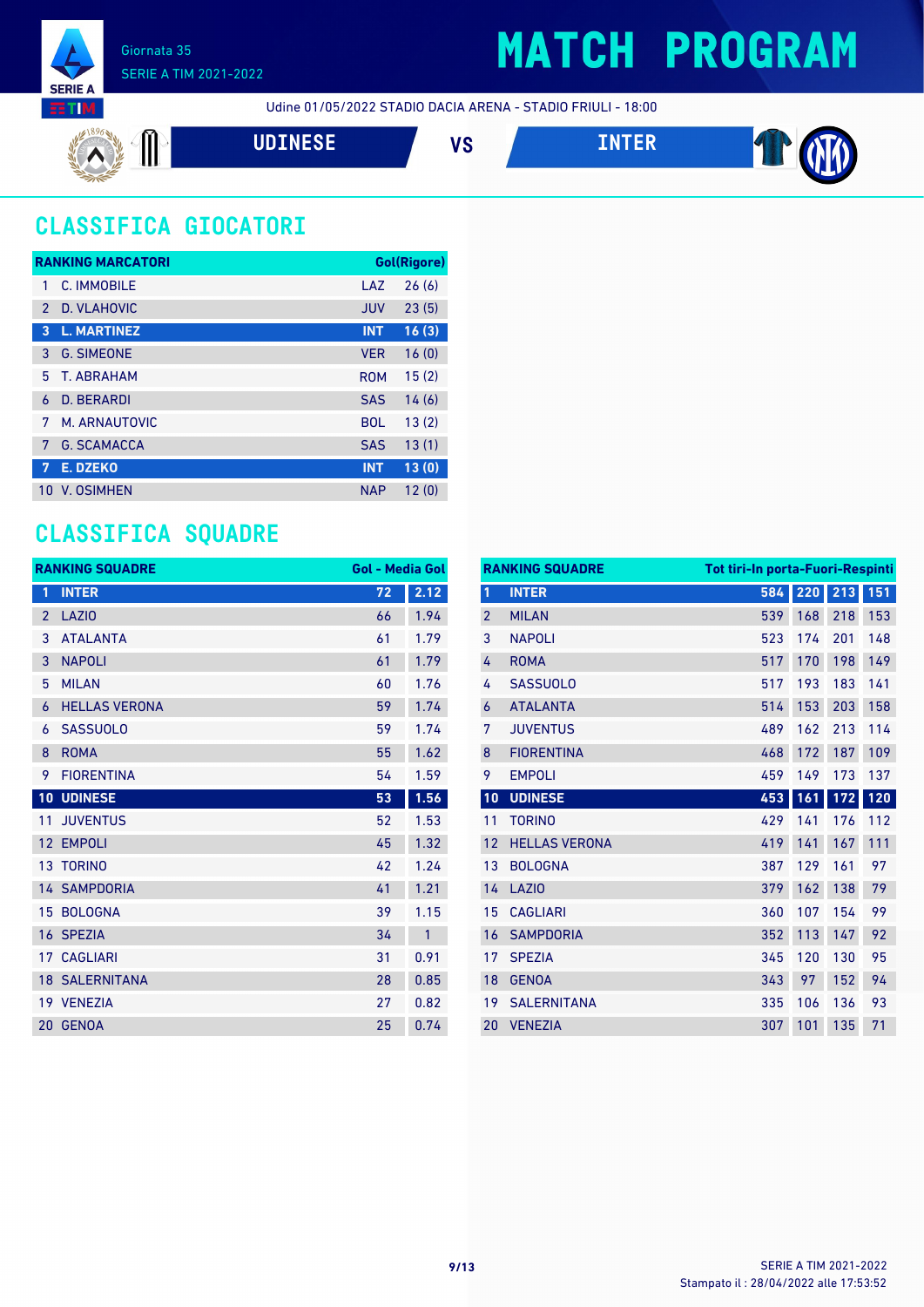

# **MATCH PROGRAM**

Udine 01/05/2022 STADIO DACIA ARENA - STADIO FRIULI - 18:00



**UDINESE VS INTER**







| 49 | 1.44 |
|----|------|
| 44 | 1.29 |
| 41 | 1.21 |
| 40 | 1.18 |
| 37 | 1.09 |
| 33 | 0.97 |
| 32 | 0.94 |
| 32 | 0.94 |
| 32 | 0.94 |
| 31 | 0.91 |
| 31 | 0.91 |
| 30 | 0.88 |
| 25 | 0.74 |
| 24 | 0.71 |
| 22 | 0.65 |
| 21 | 0.62 |
| 20 | 0.61 |
| 19 | 0.56 |
| 18 | 0.53 |
| 17 | 0.52 |
|    |      |

| <b>RANKING SQUADRE</b> |                         | Passaggi chiave* |
|------------------------|-------------------------|------------------|
| 1                      | <b>INTER</b>            | 11.15            |
| $\overline{2}$         | <b>NAPOLI</b>           | 10.71            |
| 3                      | <b>ATALANTA</b>         | 10.65            |
| 4                      | <b>MILAN</b>            | 10.44            |
| 5.                     | <b>SASSUOLO</b>         | 10.18            |
| 6                      | <b>ROMA</b>             | 10.06            |
| 7                      | <b>JUVENTUS</b>         | 9.5              |
| 8                      | <b>FIORENTINA</b>       | 9.41             |
| 9                      | <b>TORINO</b>           | 8.82             |
| 10                     | <b>UDINESE</b>          | 8.74             |
| 11                     | <b>EMPOLI</b>           | 8.59             |
|                        | 12 BOLOGNA              | 8.09             |
|                        | <b>13 HELLAS VERONA</b> | 7.68             |
|                        | 14 CAGLIARI             | 7.18             |
|                        | 15 LAZIO                | 7                |
|                        | <b>15 SAMPDORIA</b>     | 7                |
|                        | 17 SPEZIA               | 6.76             |
|                        | <b>18 SALERNITANA</b>   | 6.61             |
|                        | 19 GENOA                | 6.53             |
|                        | 20 VENEZIA              | 5.91             |

Valori medi per partita.

|                | <b>RANKING SQUADRE</b>     | Passaggi riusciti - % * |    |
|----------------|----------------------------|-------------------------|----|
| 1              | LAZI <sub>0</sub>          | 491.41                  | 87 |
| $\overline{2}$ | <b>NAPOLI</b>              | 490.62                  | 87 |
| 3              | <b>INTER</b>               | 452.47                  | 86 |
| 4              | <b>SASSUOLO</b>            | 429.56                  | 85 |
| 5              | <b>FIORENTINA</b>          | 429.06                  | 85 |
| 6              | <b>JUVENTUS</b>            | 418.09                  | 85 |
| 7              | <b>ATALANTA</b>            | 417.97                  | 82 |
| 8              | <b>MILAN</b>               | 398.56                  | 84 |
| 9              | <b>ROMA</b>                | 377.21                  | 83 |
| 10             | <b>BOLOGNA</b>             | 355.12                  | 81 |
| 11             | <b>TORINO</b>              | 343.29                  | 79 |
| 12             | <b>HELLAS VERONA</b>       | 327.47                  | 77 |
|                | <b>13 SAMPDORIA</b>        | 316.44                  | 78 |
|                | 14 EMPOLI                  | 314.85                  | 79 |
|                | 15 SPEZIA                  | 290.35                  | 77 |
|                | 16 VENEZIA                 | 281.85                  | 78 |
|                | <b>17 UDINESE</b>          | 277.15                  | 78 |
|                | <b>18 CAGLIARI</b>         | 274.85                  | 75 |
|                | 19 GENOA                   | 272.15                  | 74 |
|                | <b>20 SALERNITANA</b>      | 254.18                  | 76 |
|                | * Valori medi per partita. |                         |    |

|                | <b>RANKING SQUADRE</b>     | Recuperi* |
|----------------|----------------------------|-----------|
| 1              | <b>HELLAS VERONA</b>       | 62.91     |
| $\overline{2}$ | <b>ATALANTA</b>            | 59.79     |
| 3              | <b>GENOA</b>               | 57.88     |
| 4              | <b>MILAN</b>               | 55.85     |
| 5              | <b>TORINO</b>              | 54.85     |
| 6              | <b>SAMPDORIA</b>           | 53.53     |
| 7              | <b>JUVENTUS</b>            | 52.44     |
| 8              | <b>UDINESE</b>             | 52.24     |
| 9              | <b>INTER</b>               | 52.21     |
| 10             | <b>EMPOLI</b>              | 52.18     |
| 11             | <b>CAGLIARI</b>            | 51.38     |
|                | 12 ROMA                    | 51        |
|                | <b>13 NAPOLI</b>           | 50.97     |
|                | 14 SPEZIA                  | 50.94     |
|                | 15 VENEZIA                 | 50.82     |
|                | 16 SASSUOLO                | 50.09     |
|                | 17 BOLOGNA                 | 50.06     |
|                | <b>18 LAZIO</b>            | 49.97     |
|                | <b>19 FIORENTINA</b>       | 47.91     |
|                | <b>20 SALERNITANA</b>      | 47.61     |
|                | * Valori medi per partita. |           |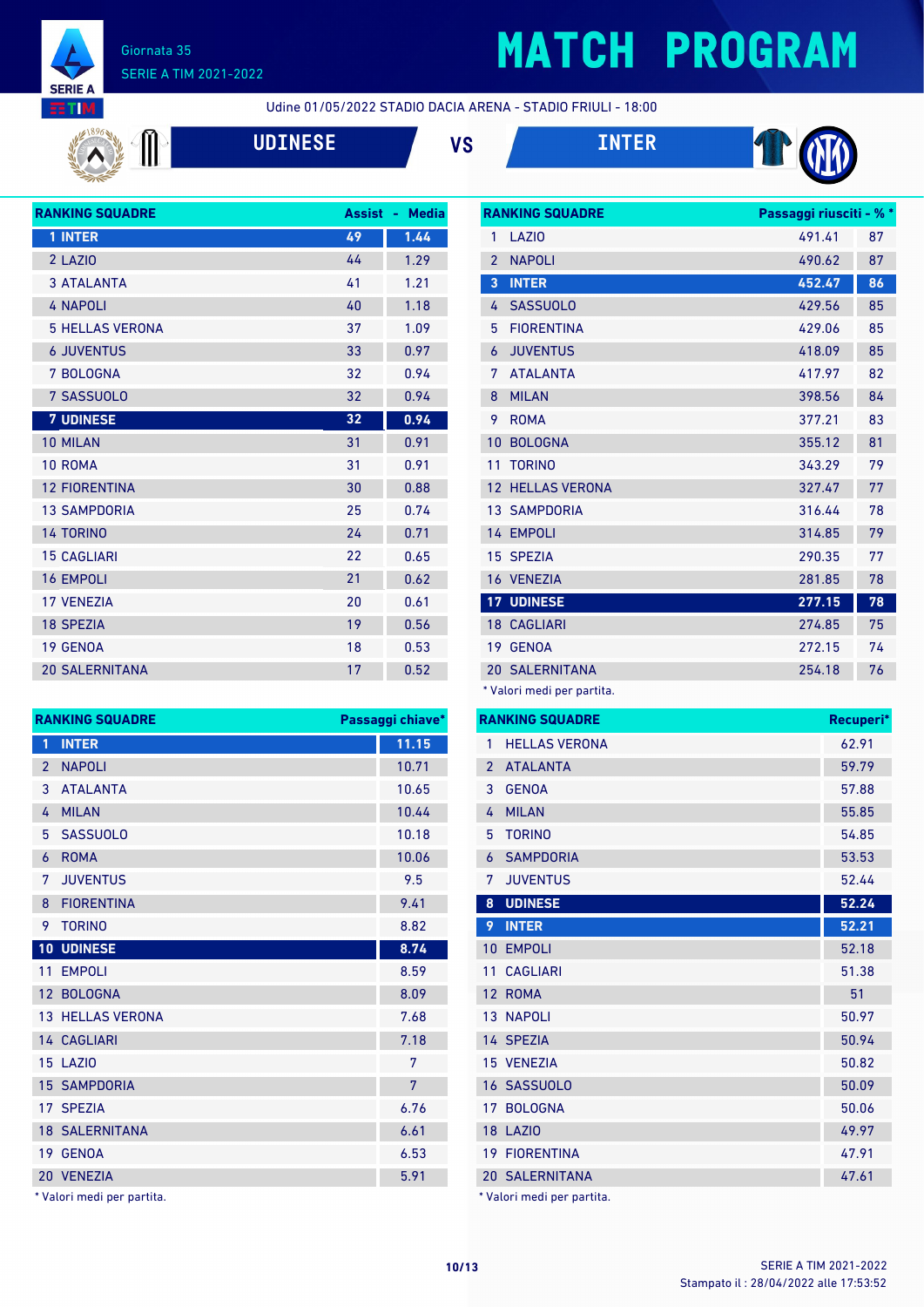

 $\textcolor{red}{\textcircled{\textsf{I}}}\ \blacksquare$ 

## **MATCH PROGRAM**

**RANKING SQUADRE Media Km** 

Udine 01/05/2022 STADIO DACIA ARENA - STADIO FRIULI - 18:00

|  | <b>UDI</b> |  |
|--|------------|--|
|  |            |  |

**UDINESE VS INTER**



|                 | <b>RANKING SQUADRE</b>  | <b>Tot. Parate - Media</b> |                |
|-----------------|-------------------------|----------------------------|----------------|
| 1               | <b>EMPOLI</b>           | 129                        | 3.79           |
| $\overline{2}$  | <b>VENEZIA</b>          | 128                        | 3.88           |
| 3               | <b>SPEZIA</b>           | 126                        | 3.71           |
| 4               | <b>SALERNITANA</b>      | 124                        | 3.76           |
| 5               | <b>BOLOGNA</b>          | 114                        | 3.35           |
| 6               | <b>GENOA</b>            | 113                        | 3.32           |
| 7               | <b>CAGLIARI</b>         | 110                        | 3.24           |
| 8               | <b>SAMPDORIA</b>        | 107                        | 3.15           |
| 9               | <b>SASSUOLO</b>         | 99                         | 2.91           |
| 10              | <b>ROMA</b>             | 94                         | 2.76           |
| 11              | <b>NAPOLI</b>           | 93                         | 2.74           |
| 12 <sub>2</sub> | <b>INTER</b>            | 90                         | 2.65           |
|                 | 13 MILAN                | 87                         | 2.56           |
|                 | <b>14 HELLAS VERONA</b> | 86                         | 2.53           |
| 15 <sub>1</sub> | <b>UDINESE</b>          | 84                         | 2.47           |
|                 | <b>16 LAZIO</b>         | 83                         | 2.44           |
| 17 <sup>2</sup> | <b>ATALANTA</b>         | 81                         | 2.38           |
| 18              | <b>JUVENTUS</b>         | 76                         | 2.24           |
|                 | <b>19 FIORENTINA</b>    | 74                         | 2.18           |
|                 | <b>20 TORINO</b>        | 68                         | $\overline{2}$ |

| 1               | LAZIO                 | 112.424 |
|-----------------|-----------------------|---------|
| $\overline{2}$  | <b>INTER</b>          | 111.642 |
| 3               | <b>EMPOLI</b>         | 111.566 |
| 4               | <b>ATALANTA</b>       | 111.059 |
| 5               | <b>HELLAS VERONA</b>  | 109.897 |
| 6               | <b>VENEZIA</b>        | 109.438 |
| 7               | <b>GENOA</b>          | 108.855 |
| 8               | <b>JUVENTUS</b>       | 108.198 |
| 9               | <b>ROMA</b>           | 107.831 |
| 10              | <b>CAGLIARI</b>       | 107.296 |
| 11              | <b>SPEZIA</b>         | 107.057 |
| 12 <sup>°</sup> | <b>MILAN</b>          | 106.762 |
|                 | <b>13 TORINO</b>      | 106.753 |
|                 | <b>14 SALERNITANA</b> | 106.573 |
| 15              | <b>NAPOLI</b>         | 106.466 |
|                 | <b>16 SAMPDORIA</b>   | 106.087 |
| 17 <sup>7</sup> | <b>SASSUOLO</b>       | 105.559 |
| 18              | <b>BOLOGNA</b>        | 105.364 |
| 19              | <b>FIORENTINA</b>     | 105.197 |
|                 | <b>20 UDINESE</b>     | 103.712 |

|                 | <b>RANKING SQUADRE</b> | Passaggi 3/4 Tot. - Media |        |
|-----------------|------------------------|---------------------------|--------|
| 1               | <b>ATALANTA</b>        | 4088                      | 120.24 |
| $\overline{2}$  | <b>NAPOLI</b>          | 3866                      | 113.71 |
| 3               | <b>INTER</b>           | 3567                      | 104.91 |
| 4               | LAZIO                  | 3290                      | 96.76  |
| 5               | <b>MILAN</b>           | 3214                      | 94.53  |
| 6               | <b>TORINO</b>          | 3099                      | 91.15  |
| 7               | <b>FIORENTINA</b>      | 3086                      | 90.76  |
| 8               | <b>JUVENTUS</b>        | 3062                      | 90.06  |
| 9               | <b>SASSUOLO</b>        | 2994                      | 88.06  |
| 10              | <b>HELLAS VERONA</b>   | 2985                      | 87.79  |
| 11              | <b>EMPOLI</b>          | 2707                      | 79.62  |
| 12 <sup>2</sup> | <b>BOLOGNA</b>         | 2630                      | 77.35  |
| 13              | <b>ROMA</b>            | 2608                      | 76.71  |
|                 | <b>14 UDINESE</b>      | 2320                      | 68.24  |
|                 | <b>15 SAMPDORIA</b>    | 2288                      | 67.29  |
|                 | 16 SPEZIA              | 2079                      | 61.15  |
|                 | <b>17 CAGLIARI</b>     | 1987                      | 58.44  |
|                 | <b>18 SALERNITANA</b>  | 1927                      | 58.39  |
|                 | 19 GENOA               | 1908                      | 56.12  |
|                 | 20 VENEZIA             | 1749                      | 53     |

| <b>RANKING SQUADRE</b> |                      |     | <b>Dribbling Tot. - Media</b> |  |
|------------------------|----------------------|-----|-------------------------------|--|
| 1                      | <b>MILAN</b>         | 417 | 12.26                         |  |
| $\overline{2}$         | <b>SASSUOLO</b>      | 364 | 10.71                         |  |
| 3                      | <b>ATALANTA</b>      | 332 | 9.76                          |  |
| 4                      | <b>UDINESE</b>       | 329 | 9.68                          |  |
| 5                      | <b>JUVENTUS</b>      | 327 | 9.62                          |  |
| 6                      | <b>NAPOLI</b>        | 326 | 9.59                          |  |
| 7                      | <b>ROMA</b>          | 300 | 8.82                          |  |
| 8                      | <b>HELLAS VERONA</b> | 296 | 8.71                          |  |
| 8                      | LAZIO                | 296 | 8.71                          |  |
| 10                     | <b>BOLOGNA</b>       | 290 | 8.53                          |  |
| 11                     | <b>GENOA</b>         | 279 | 8.21                          |  |
| 12                     | <b>EMPOLI</b>        | 274 | 8.06                          |  |
|                        | 13 SPEZIA            | 268 | 7.88                          |  |
|                        | 14 VENEZIA           | 267 | 8.09                          |  |
| 15                     | <b>FIORENTINA</b>    | 265 | 7.79                          |  |
| 16                     | <b>TORINO</b>        | 259 | 7.62                          |  |
| 17                     | <b>SALERNITANA</b>   | 258 | 7.82                          |  |
|                        | <b>18 CAGLIARI</b>   | 226 | 6.65                          |  |
| 18 <sup>°</sup>        | <b>INTER</b>         | 226 | 6.65                          |  |
|                        | <b>20 SAMPDORIA</b>  | 203 | 5.97                          |  |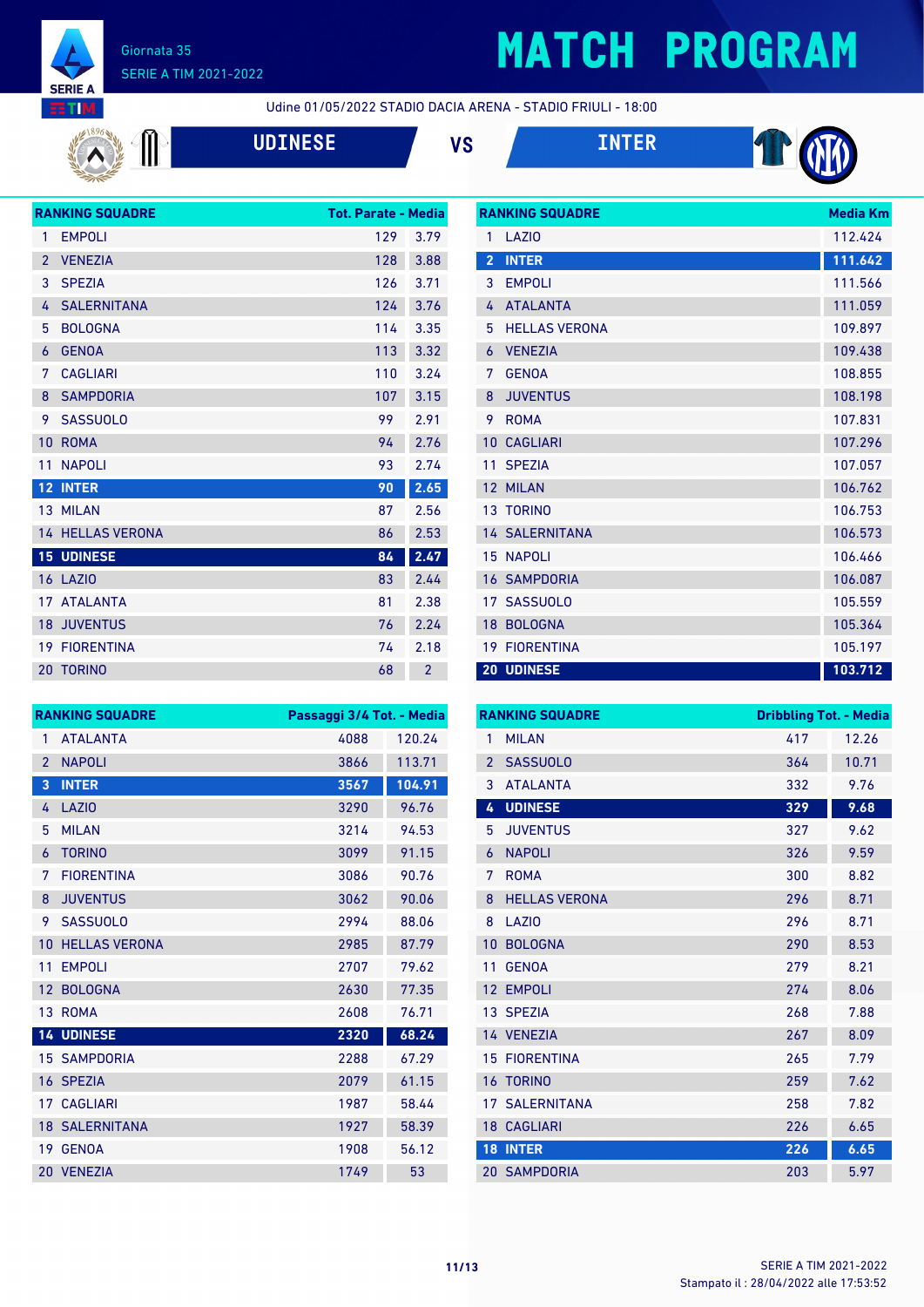

## **MATCH PROGRAM**

Udine 01/05/2022 STADIO DACIA ARENA - STADIO FRIULI - 18:00

$$
\mathbb{R}^n
$$

**UDINESE VS INTER**





| <b>RANKING SQUADRE</b> |                       | Rigori a favore - Contro |                |
|------------------------|-----------------------|--------------------------|----------------|
| 1                      | <b>NAPOLI</b>         | 12                       | 1              |
| $\overline{2}$         | <b>INTER</b>          | 10                       | 4              |
| 3                      | <b>FIORENTINA</b>     | 9                        | 5              |
| 4                      | <b>HELLAS VERONA</b>  | 8                        | 4              |
| 5                      | <b>MILAN</b>          | 8                        | 5              |
| 6                      | <b>LAZIO</b>          | 8                        | 6              |
| 7                      | <b>ROMA</b>           | 7                        | 5              |
| 8                      | <b>EMPOLI</b>         | 7                        | 7              |
| 9                      | <b>SASSUOLO</b>       | 7                        | 8              |
| $10-1$                 | <b>JUVENTUS</b>       | 6                        | 5              |
| 11                     | <b>ATALANTA</b>       | 6                        | 6              |
| 12 <sup>2</sup>        | <b>GENOA</b>          | 5                        | 4              |
|                        | <b>13 SAMPDORIA</b>   | 4                        | $\mathfrak{p}$ |
|                        | 14 BOLOGNA            | 4                        | 7              |
|                        | <b>15 TORINO</b>      | 4                        | 8              |
|                        | <b>16 CAGLIARI</b>    | 4                        | 9              |
|                        | 17 SPEZIA             | 4                        | 12             |
|                        | <b>18 UDINESE</b>     | $\overline{3}$           | 5              |
|                        | 19 VENEZIA            | 3                        | 11             |
|                        | <b>20 SALERNITANA</b> | $\overline{2}$           | 7              |
|                        |                       |                          |                |

| <b>RANKING SQUADRE</b> |                         | Gol dalla panchina - Media |      |
|------------------------|-------------------------|----------------------------|------|
| 1                      | <b>ATALANTA</b>         | 12                         | 1.00 |
| 1                      | <b>INTER</b>            | 12                         | 1.20 |
| $\overline{3}$         | <b>UDINESE</b>          | 11                         | 1.00 |
| 4                      | <b>ROMA</b>             | 10                         | 1.11 |
| 5                      | <b>NAPOLI</b>           | 9                          | 1.00 |
| 6                      | <b>SASSUOLO</b>         | 8                          | 1.33 |
| 7                      | <b>EMPOLI</b>           | 7                          | 1.00 |
| 7                      | <b>FIORENTINA</b>       | 7                          | 1.00 |
| 7                      | <b>TORINO</b>           | 7                          | 1.00 |
| 10                     | <b>BOLOGNA</b>          | $\overline{6}$             | 1.00 |
| 10                     | <b>GENOA</b>            | 6                          | 1.20 |
| 10                     | <b>JUVENTUS</b>         | $\overline{6}$             | 1.00 |
| 10                     | <b>MILAN</b>            | 6                          | 1.00 |
|                        | 10 SPEZIA               | 6                          | 1.00 |
| 15                     | <b>SALERNITANA</b>      | 5                          | 1.00 |
| 15                     | <b>VENEZIA</b>          | 5                          | 1.00 |
|                        | 17 LAZIO                | 4                          | 1.00 |
|                        | <b>18 CAGLIARI</b>      | 3                          | 1.00 |
|                        | <b>18 HELLAS VERONA</b> | 3                          | 1.00 |
|                        | <b>18 SAMPDORIA</b>     | 3                          | 1.00 |